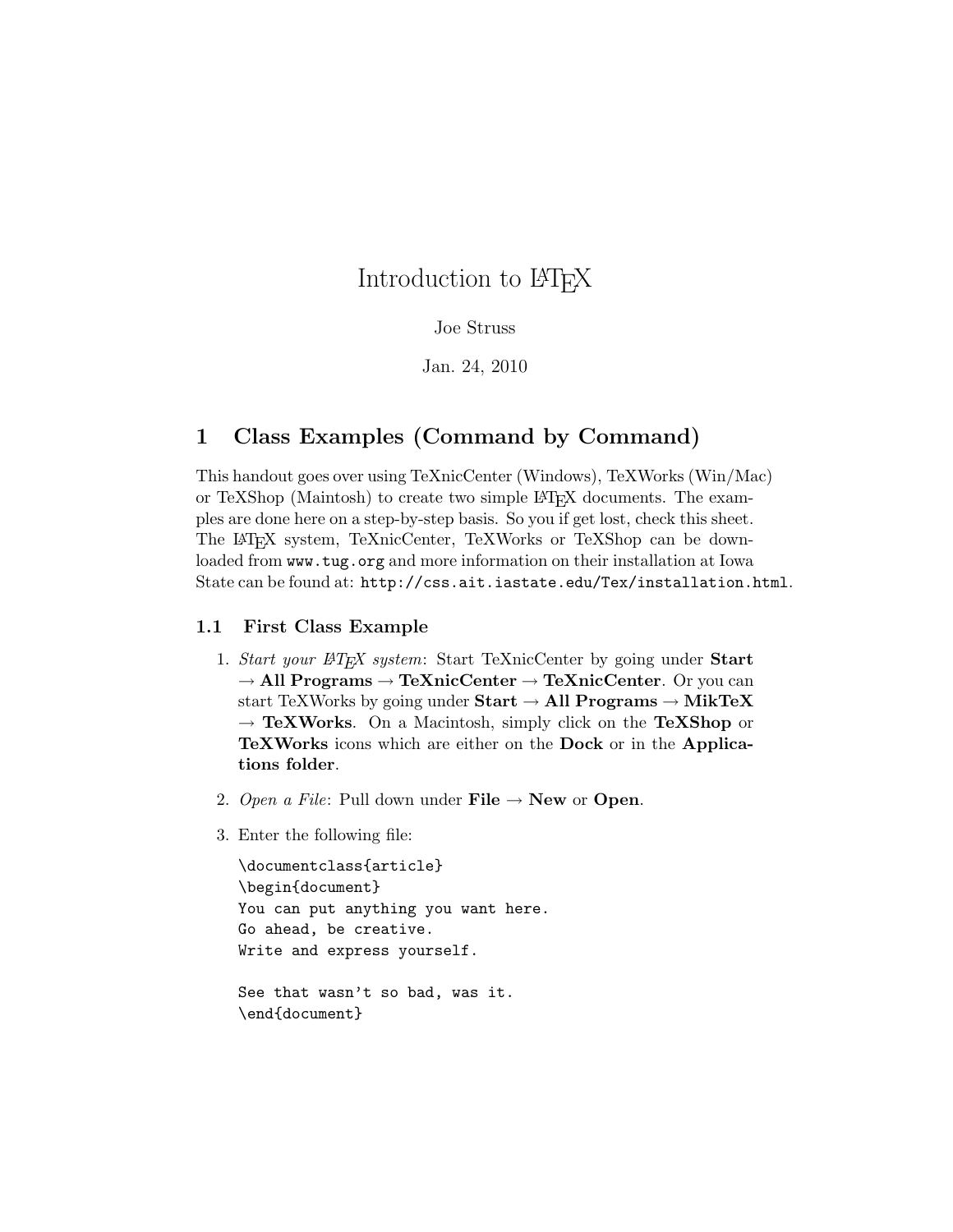You can move around the editing screen with the arrow keys or the mouse and delete things with the delete key.

- 4. Save the File: Pull down under File  $\rightarrow$  Save As. Save the file to your Desktop with the name first.tex.
- 5. Compile your document with PDFLATEX: Within TeXnicCenter make sure your *Output Profile* is set to  $\mathbf{H} \mathbf{F} \mathbf{X} \Rightarrow \mathbf{P} \mathbf{D} \mathbf{F}$ , then compile your document by clicking the Build button. Within TeXWorks, again make sure your compiler is set to PDFLAT<sub>EX</sub> then click the **Typeset** button at the top on the far left. If you are using TeXShop, simply click on the Typeset button— the TeXShop software only uses the PDFLAT<sub>EX</sub> compiler. If all went well, a PDF file should have been created. If an error message pops up, edit the file which contains the error and then re-compile.
- 6. Take a look at the result: Within TeXnicCenter, use the View Output button to view the current state of your document. Within TeXShop or TeXWorks, a PDF file should automatically appear. You can also just double-click the first.pdf file on your desktop to view your result.
- 7. During class, alterations to this document and other things you can try will be suggested for this file. To do this, go back to editing your file, make your changes, save, re-compile then continue on from there.

#### 1.2 Second Class Example

- 1. Start your  $\cancel{B}T_F X$  system: Start TeXnicCenter by going under Start  $\rightarrow$  All Programs  $\rightarrow$  TeXnicCenter  $\rightarrow$  TeXnicCenter. Or you can start TeXWorks by going under  $Start \rightarrow All Programs \rightarrow MikTeX$  $\rightarrow$  TeXWorks. On a Macintosh, simply click on the TeXShop or TeXWorks icons which are either on the Dock or in the Applications folder.
- 2. Open a File: Pull down under File  $\rightarrow$  New or Open.
- 3. Enter the following file:

\documentclass{book} \begin{document} \title{Creativity, Wit and Wisdom} \author{Joe Struss}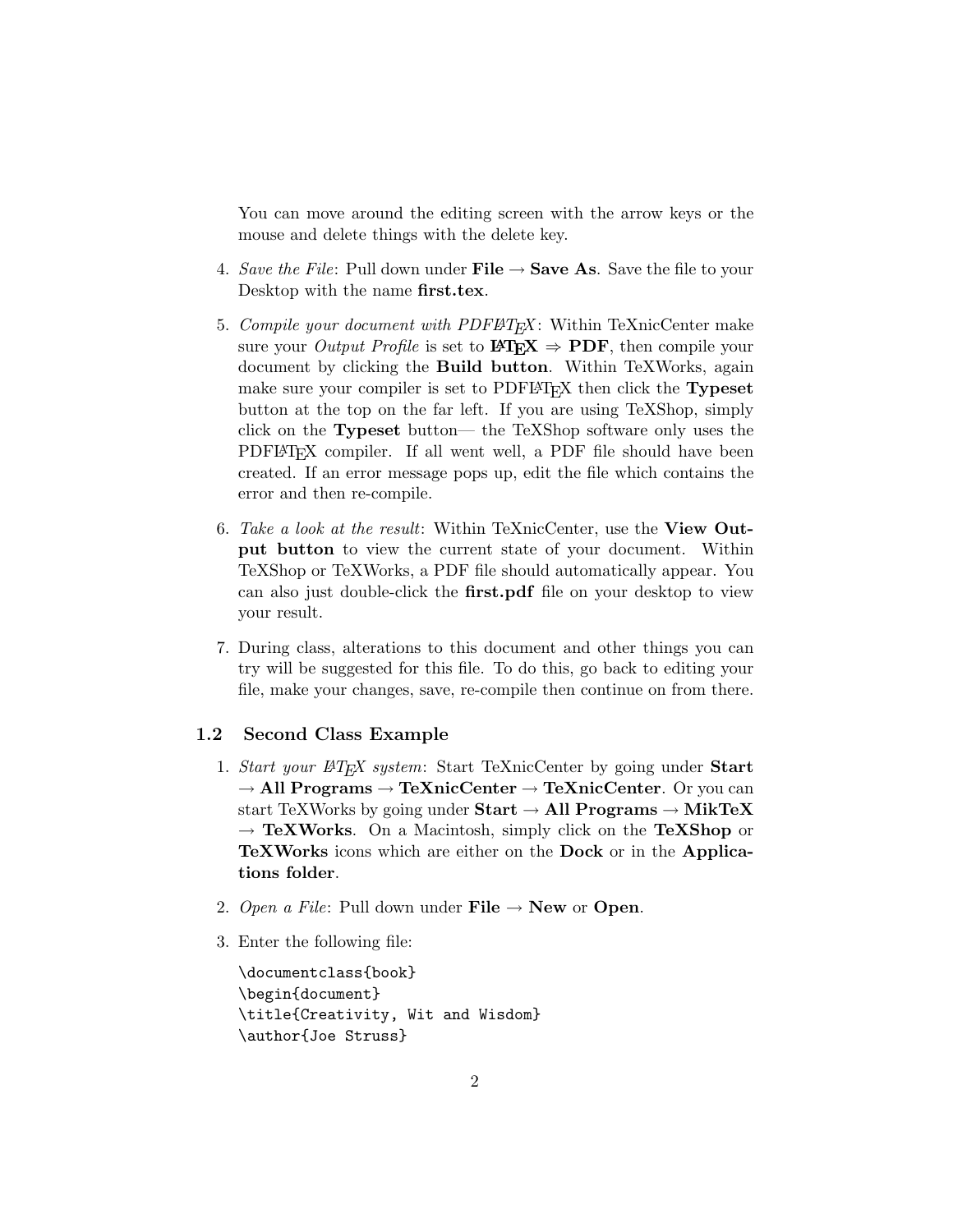\maketitle You can put anything you want here. Go ahead and be creative. Write and express yourself.

Remember, the concepts and realities of tomorrow are the creative ideas of today. \end{document}

You can move around the editing screen with the arrow keys or the mouse and delete things with the delete key.

- 4. Save the File: Pull down under File  $\rightarrow$  Save As. Save the file to your Desktop with the name second.tex.
- 5. Compile your document with PDFLATEX: Within TeXnicCenter make sure your *Output Profile* is set to  $\mathbf{P}\mathbf{F} \to \mathbf{P}\mathbf{D}\mathbf{F}$ , then compile your document by clicking the **Build button**. Within TeXWorks, again make sure your compiler is set to PDFLAT<sub>EX</sub> then click the **Typeset** button at the top on the far left. If you are using TeXShop, simply click on the Typeset button— the TeXShop software only uses the PDFLAT<sub>EX</sub> compiler. If all went well, a PDF file should have been created. If an error message pops up, edit the file which contains the error and then re-compile.
- 6. Take a look at the result: Within TeXnicCenter, use the View Output button to view the current state of your document. Within TeXShop or TeXWorks, a PDF file should automatically appear. You can also just double-click the first.pdf file on your desktop to view your result.
- 7. During class, alterations to this document and other things you can try will be suggested for this file. To do this, go back to editing your file, make your changes, save, re-compile then continue on from there.

## 2 Spell Checking

Within TeXnicCenter, pull down under **Tools**  $\rightarrow$  **Spelling** to check your spelling. Within TeXWorks on a Windows system, pull down under Edit  $\rightarrow$  Spelling  $\rightarrow$  en US to have your spelling checked as you type. Within TeXShop, pull under  $\text{Edit} \rightarrow \text{Spelling Check}.$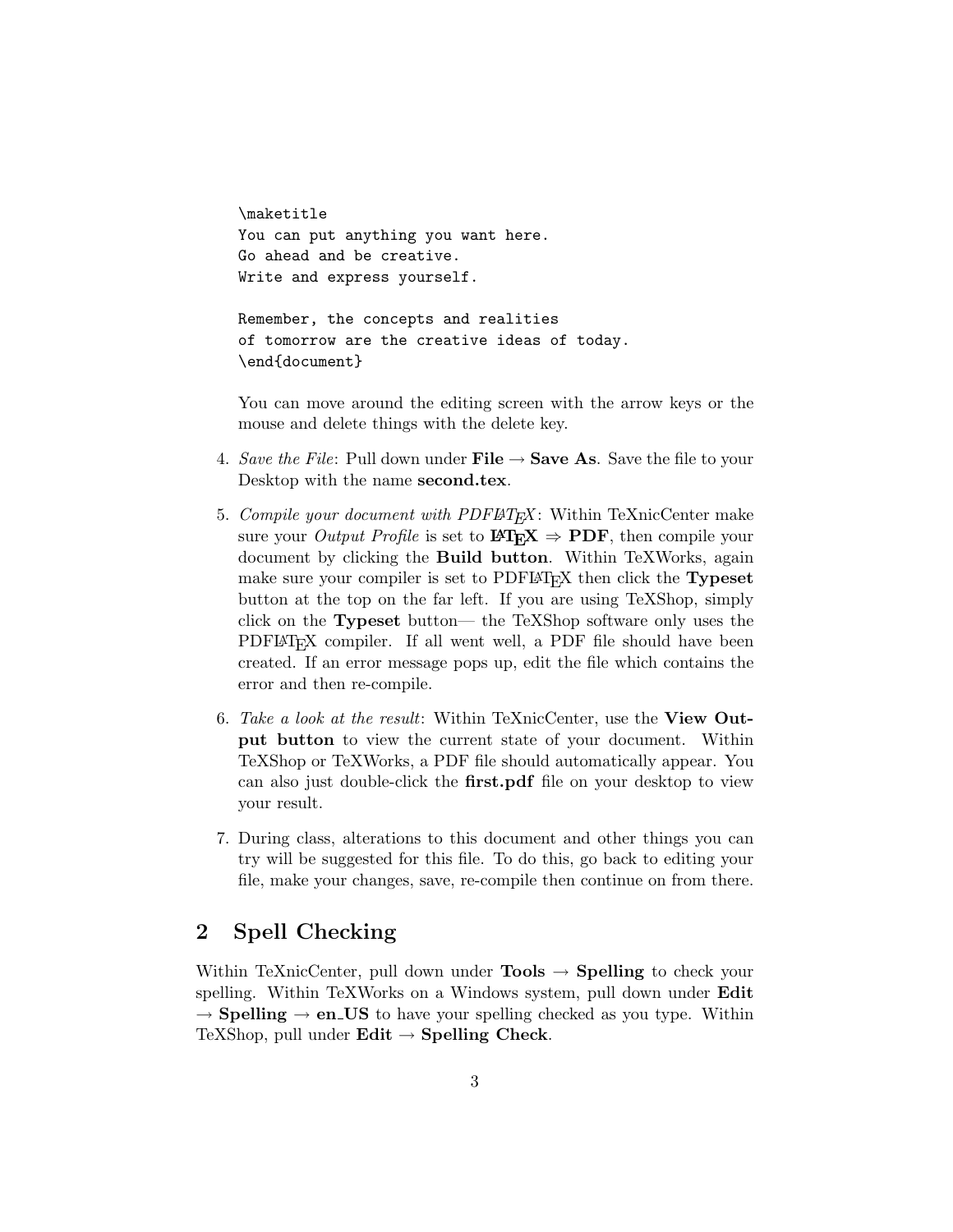Within TeXWorks on a Mactinosh system, pull down under **Edit**  $\rightarrow$ Spelling but by default no standard dictionary is installed. To install a standard dictionary for the Macintosh version of TeXWorks go to: http://code.google.com/p/texworks/wiki/SpellingDictionaries and follow the installation directions there.

## 3 Additional LAT<sub>EX</sub> Information

Additional LATEX information and some excellent LATEX Web links can be found on the ISU TEX Web page: http://css.ait.iastate.edu/Tex/ This includes a local LATEX FAQ as well as some local style files and local example files. The International Tex User's Group (TUG) Web site: http://www.tug.org contains complete TeX/LAT<sub>EX</sub> information and documentation.

## 4 Top Ten Solutions To Common LAT<sub>EX</sub> Problems

- 1. Normally use the article, book or report documentclass (or the slides documentclass for overhead slides).
- 2. Leave a blank line to start a new paragraph. Use \noindent before a paragraph to get a paragraph without paragraph indentation.
- 3. Watch out for special characters as listed in standard LAT<sub>EX</sub> documentation. Usually you just put a backslash  $\setminus$  in front of the special character to get the character you want. (Exception:  $+ = | \rangle$ , all require \$ signs around them.)
- 4. For double-quotes in LaTeX, use two left single quotes '' to start your quoted statement and two right single quotes '' to end your quoted statement.
- 5. Use a tilde ~ (sticky space) after words such as Mr. or Mrs. or Dr. to prevent line breaking and use  $\setminus$  after a period that does not end a sentence and is not after an uppercase letter.
- 6. To use different font styles and sizes, like a bold or a tiny character: enclose the area for the change in braces and use a command from the standard LATEX font size list after the first brace to get the change that you want. For example: {\tiny dog} which gets you a tiny dog.